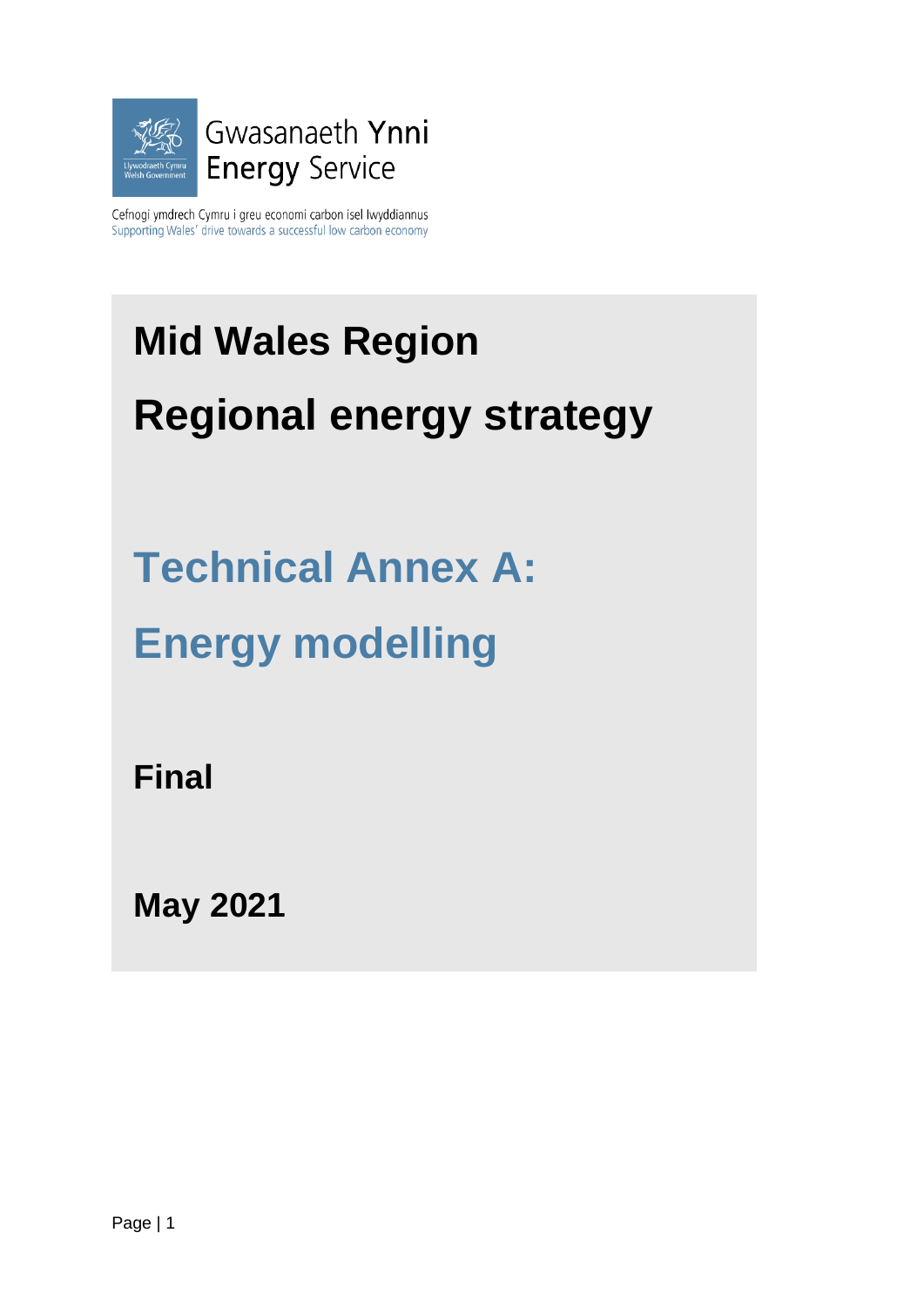## **Contents**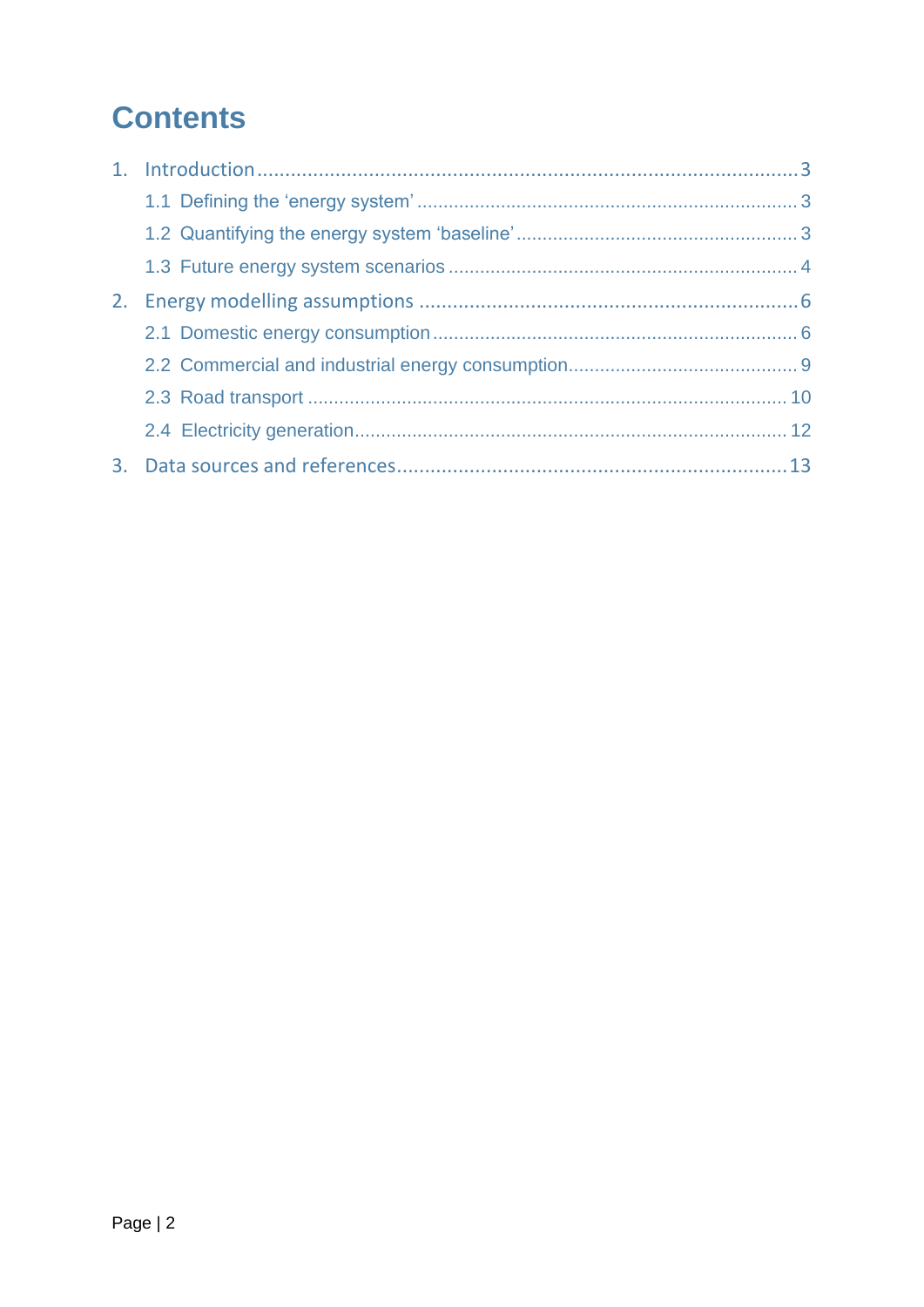## <span id="page-2-0"></span>**1. Introduction**

This technical annex (annex A) provides detail on the methodology for the **energy modelling** presented in the regional energy strategy for Mid Wales Region.

Technical annex B provides additional detail on the methodology used to assess the **economic modelling** results presented in the regional energy strategy.

All data sources referenced in this technical annex are listed in section 3.

## <span id="page-2-1"></span>**1.1 Defining the 'energy system'**

The regional energy strategy is focussed on the greenhouse gas emissions associated with the energy system in the region, covering:

- **power**
- **heat**
- **transport**

The energy system modelling **does not** include emissions or sequestration from:

- non-energy activity such as agriculture and land use;
- aviation and shipping, where emissions are treated nationally / internationally rather than regionally;
- very large industrial energy users, due to data limitations.

## <span id="page-2-2"></span>**1.2 Quantifying the energy system 'baseline'**

The energy system baseline year was set as 2017 due to data availability at the time of the modelling. The baseline was compiled using the following types and sources of data:

| <b>Table 1: Energy system baseline</b>            |               |  |  |
|---------------------------------------------------|---------------|--|--|
| <b>Type of data</b>                               | <b>Source</b> |  |  |
| National and local datasets of energy consumption | 01            |  |  |
| Current standards of energy efficiency            | $02 - 03$     |  |  |
| Current energy generation data                    | $04 - 13$     |  |  |
| Building heating technology data                  | 14 - 18       |  |  |
| Road transport data                               | $19 - 26$     |  |  |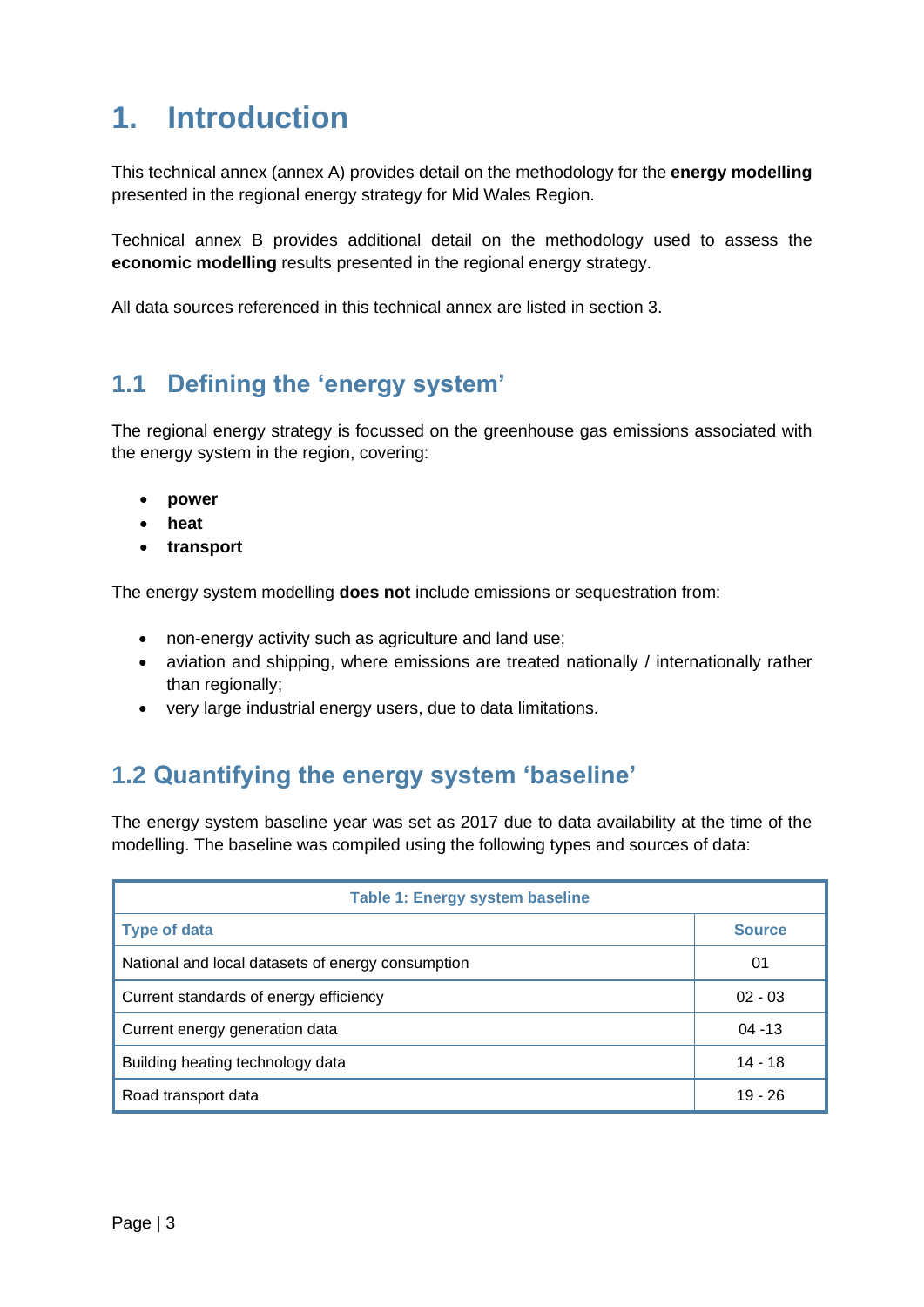## <span id="page-3-0"></span>**1.3 Future energy system scenarios**

The energy modelling covers two scenarios for the future energy system in 2035:

- 1) The **business as usual (BAU) scenario** describes actions that are expected to take place if the region's energy system continues to develop on the current trajectory; and
- 2) The **energy system vision (ESV) scenario** defines a series of actions that puts the region on a pathway towards net zero.

| <b>Table 2: Energy modelling scenarios</b> |                                                                                                                                                                                                                                                                                                                                                                                 |               |  |  |
|--------------------------------------------|---------------------------------------------------------------------------------------------------------------------------------------------------------------------------------------------------------------------------------------------------------------------------------------------------------------------------------------------------------------------------------|---------------|--|--|
| <b>Scenario</b>                            | <b>Summary</b>                                                                                                                                                                                                                                                                                                                                                                  | <b>Source</b> |  |  |
| <b>Business as usual</b><br>(BAU)          | Based on National Grid's Steady Progression scenario,<br>continuing existing trends, policies and deployment rates for<br>reducing emissions from the energy system.<br>This is a UK-wide scenario and does not reference specific<br>Welsh, regional or local decarbonisation policies or<br>programmes.                                                                       |               |  |  |
| <b>Energy system vision</b><br>(ESV)       | Unique to the region, reflecting local resources, opportunities<br>and priorities informed by the regional stakeholders.<br>Accelerates the trends in carbon emission reduction<br>scenarios such as National Grid's Two Degrees and<br><b>Community Renewables</b> in order to be on track for a net<br>zero 2050 scenario as per an Absolute Contraction<br>emissions method. | 27            |  |  |

This annex sets out the **data sources**, **key assumptions** and **key modelling outcomes** for the energy system vision scenario (ESV) for the Mid Wales Region in 2035, showing how these compare to the business as usual scenario (BAU) for the region in 2035.

**'Data sources'** and inputs refer to any existing data sets that were used in the energy modelling. These sources are listed in section 3 of this technical annex and in the energy modelling data workbook, available on request.

**'Key assumptions'** refer to the collection of conventions, choices and other specifications used in the energy modelling. Full assumptions are provided in the energy modelling data workbooks.

**'Modelling outcomes'** refer to any data produced through the modelling. Full outcome tables are provided in the energy modelling data workbooks and the Mid Wales energy strategy.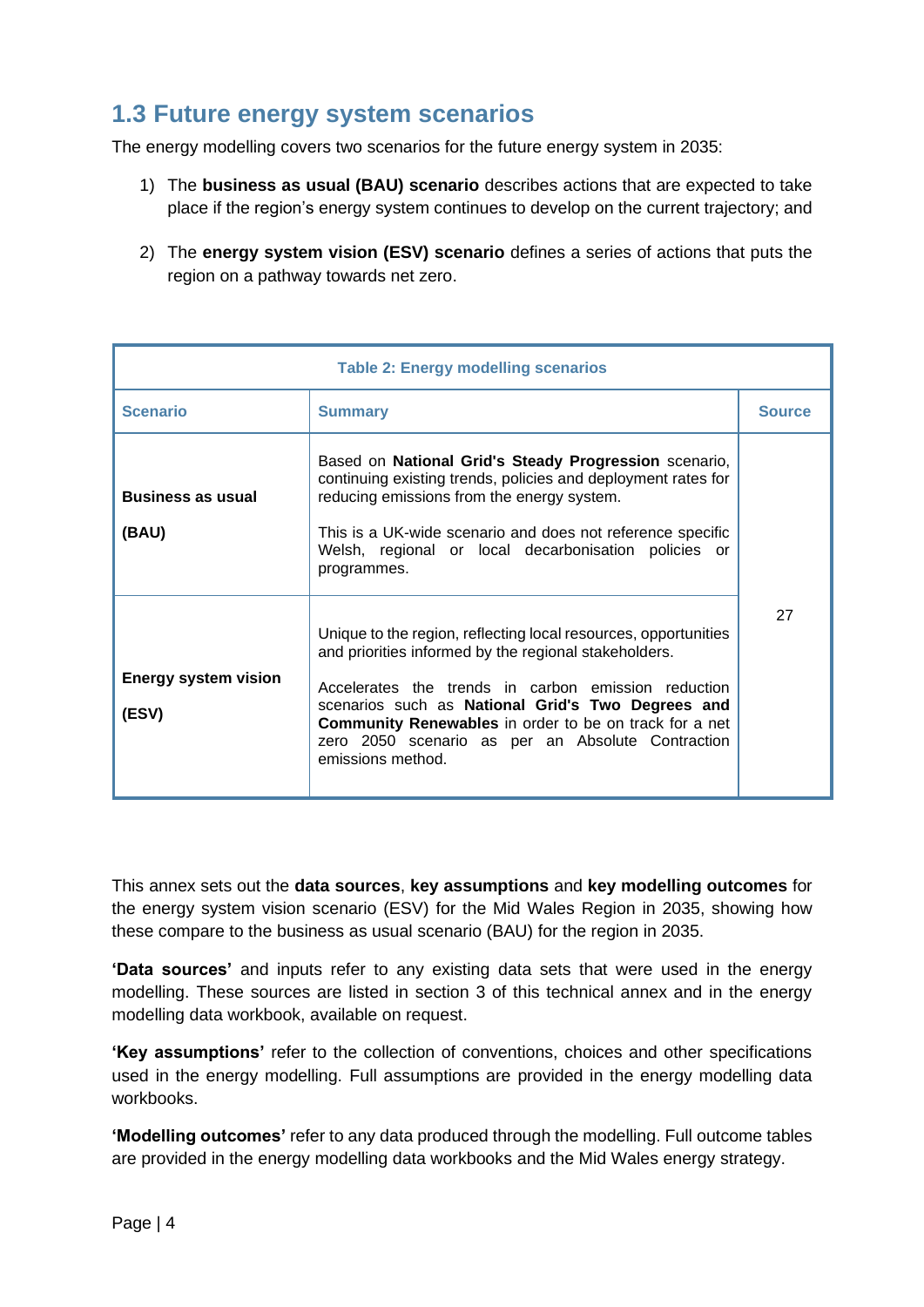**All modelling outcomes presented in this annex relate to the 2017 baseline.** For example, Table 5 shows a 61% reduction in domestic heat carbon emissions by 2035 in the energy system vision scenario. This is a 61% reduction from the 2017 baseline.

Figure 1 shows the overall approach to the energy modelling that was used to produce the energy strategy, including the interactions between the data inputs and assumptions, the modelling process and the outputs from the energy models.



Emissions resulting from the region's energy consumption are estimated based on industry standard values derived from BEIS conversion factors (source 32) and Defra conversion factors (source 33), in addition to baseline emissions (source 34). Projections of how emission factors could change over time, particularly for electricity and gas where informed by National Grid ESO's FES (source 27) and Regional Future Energy Scenarios for Gas (source 17).

Domestic energy consumption represents the most detailed part of the energy model. This is due the number of technologies involved, the relatively high proportion of total emissions, and the number of sub-sections that were modelled such as energy efficiency, domestic heat and domestic electricity consumption. As a result, the domestic energy consumption chapter in this annex is more detailed than the other chapters for energy generation, commercial and industrial energy use and road transport.

#### **Figure 1: Overall approach to energy modelling used in the energy strategy**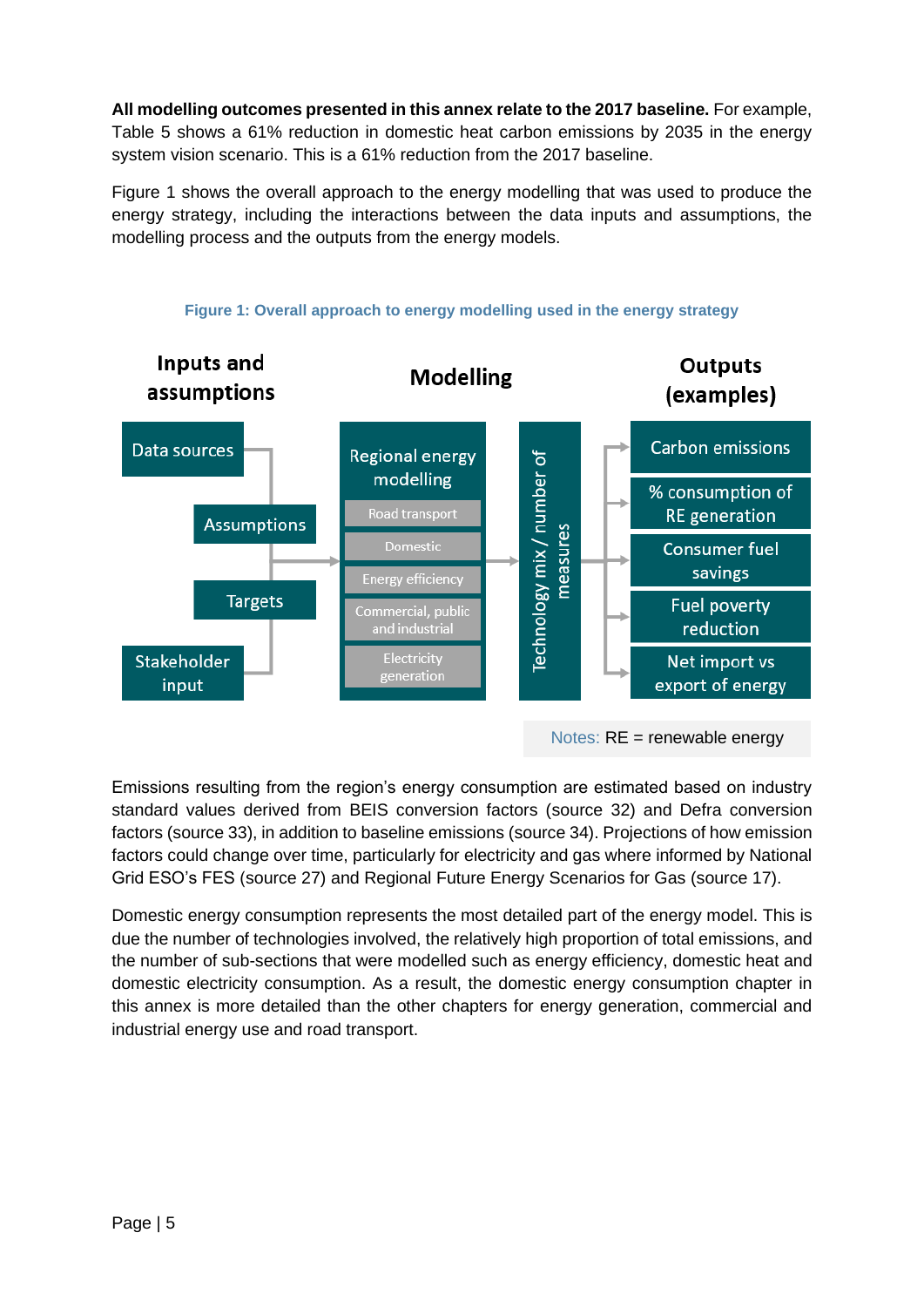## <span id="page-5-0"></span>**2. Energy modelling assumptions**

### <span id="page-5-1"></span>**2.1 Domestic energy consumption**

This section covers the various components of domestic energy consumption, including domestic heat, domestic cooking and electrical appliances, and domestic energy efficiency.

The BAU and ESV scenarios assume the same housing growth rate from 2017 to 2035, based on the average build out rates for the region between 2008 and 2018.

| Table 3: Assumptions: Cumulative number of homes in Mid Wales |              |               |  |  |
|---------------------------------------------------------------|--------------|---------------|--|--|
| Year                                                          | <b>BAU</b>   | <b>Source</b> |  |  |
| 2017 (baseline year)                                          | 90,575 homes |               |  |  |
| 2025                                                          | 93,299 homes |               |  |  |
| 2030<br>95,001 homes                                          |              | 28            |  |  |
| 2035                                                          | 96,043 homes |               |  |  |

The energy modelling explored three components of domestic energy consumption, linked to the housing growth rate:

- 1. Domestic heat
- 2. Domestic energy efficiency
- 3. Domestic electrical demand (non-heat)

| <b>Table 4: Assumptions: Domestic heat technologies in Mid Wales (2035)</b>     |            |            |               |
|---------------------------------------------------------------------------------|------------|------------|---------------|
|                                                                                 | <b>BAU</b> | <b>ESV</b> | <b>Source</b> |
| Proportion of biogas blended with natural gas in the<br>gas network (by energy) | $0\%$      | $0\%$      |               |
| Hydrogen blending in the gas network                                            | $0\%$      | $0\%$      | $17-18$       |
| Average gas boiler efficiency                                                   | 85%        | 90%        |               |
| Average heat pump coefficient of performance                                    | 3.19       | 3.26       |               |

Notes: See "Box 1: Assumptions regarding the decarbonisation of domestic heating in Mid Wales" and "Table 2. Regional Growth Scenarios for Gas and Heat compared with energy modelling" in the Mid Wales energy strategy for further information on the content of biogas injection assumptions.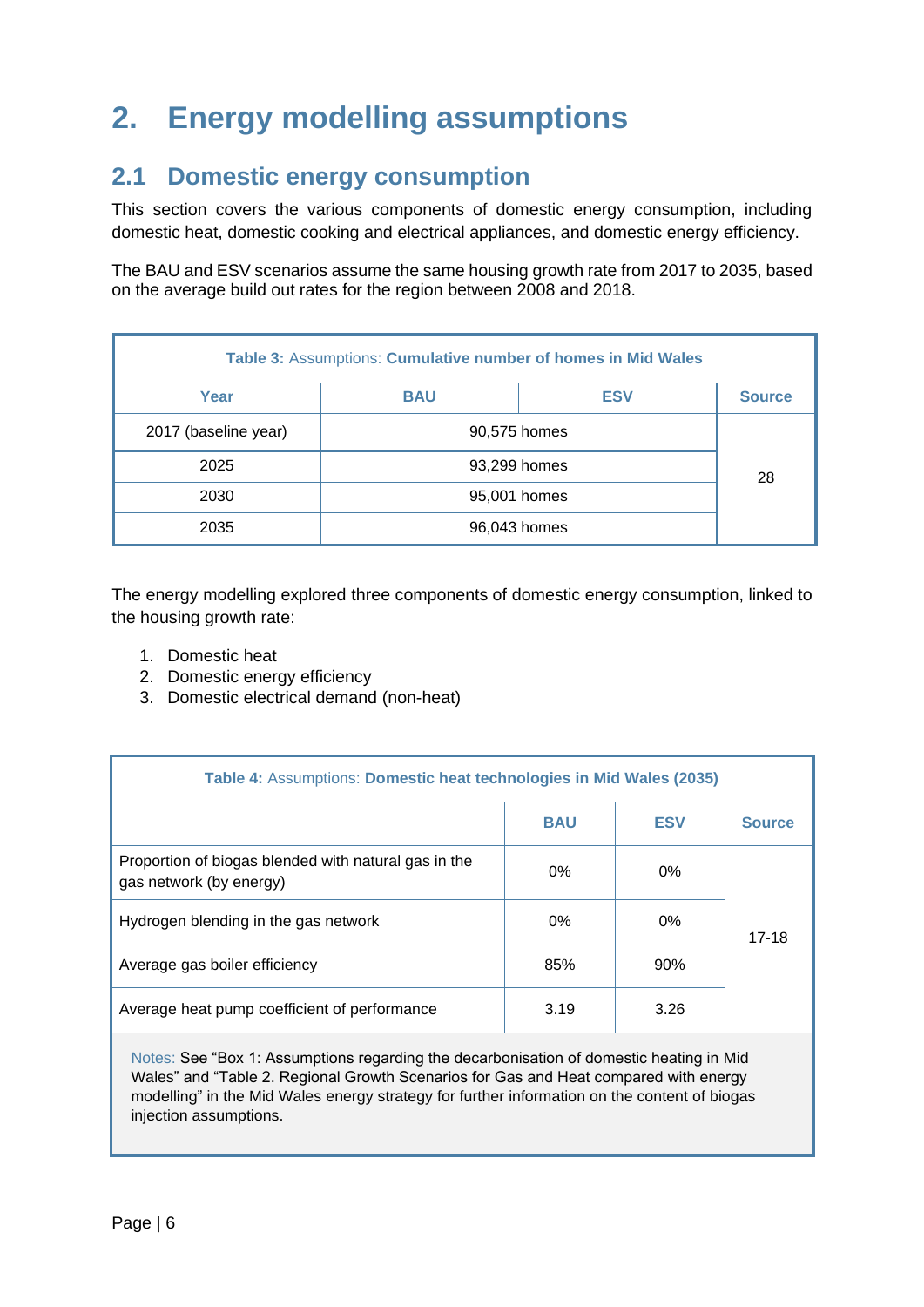| Table 5: Key modelling outcomes: Domestic heat technologies in Mid Wales (2035)                                                |            |            |  |
|--------------------------------------------------------------------------------------------------------------------------------|------------|------------|--|
|                                                                                                                                | <b>BAU</b> | <b>ESV</b> |  |
| Proportion of domestic heat energy from low carbon sources                                                                     | 31%        | 52%        |  |
| Change in domestic heat carbon emissions                                                                                       | $-35%$     | $-61%$     |  |
| Number of domestic heat pumps installed                                                                                        | 10,300     | 25,600     |  |
| Proportion of homes heated by heat pumps, (Air source heat<br>pumps (ASHP), ground source heat pumps (GSHP) and hybrid<br>gas) | 11%        | 26%        |  |
| Proportion of homes heated from fossil fuel sources                                                                            | 69%        | 49%        |  |
| Number of homes heated by heat networks                                                                                        | 450        | 3,600      |  |
| Proportion of homes heated by heat networks                                                                                    | $< 1\%$    | 3.8%       |  |
| Proportion of new homes heated by gas, oil, LPG or other fossil<br>fuels from 2025                                             | $0\%$      | $0\%$      |  |

Notes:

■ Radiant electric heating is considered a low carbon heat source before 2035 in both the BAU and ESV scenarios due to decarbonised electricity supply.

**EXEDENTIFY Baseline heating technology numbers were evaluated from a range of datasets, including** MHCLG Energy Performance of Buildings Data (2), Welsh Housing Condition Survey (3), Census data (14), BEIS Renewable Heat Incentive statistics (15), and BEIS gas connections estimates (16).

| Table 6: Key modelling outcomes: Domestic energy efficiency in Mid Wales (2035) |            |            |  |
|---------------------------------------------------------------------------------|------------|------------|--|
|                                                                                 | <b>BAU</b> | <b>ESV</b> |  |
| Number of homes in SAP band A, B, C & D                                         | $N/a^*$    | 96,703     |  |
| Number of homes in SAP band E, F & G                                            | $N/a^*$    | $\Omega$   |  |
| Number of thermal efficiency measures installed in homes                        | 60,273     | 110,573    |  |
| Change in thermal energy demand of homes                                        | $-12%$     | $-20%$     |  |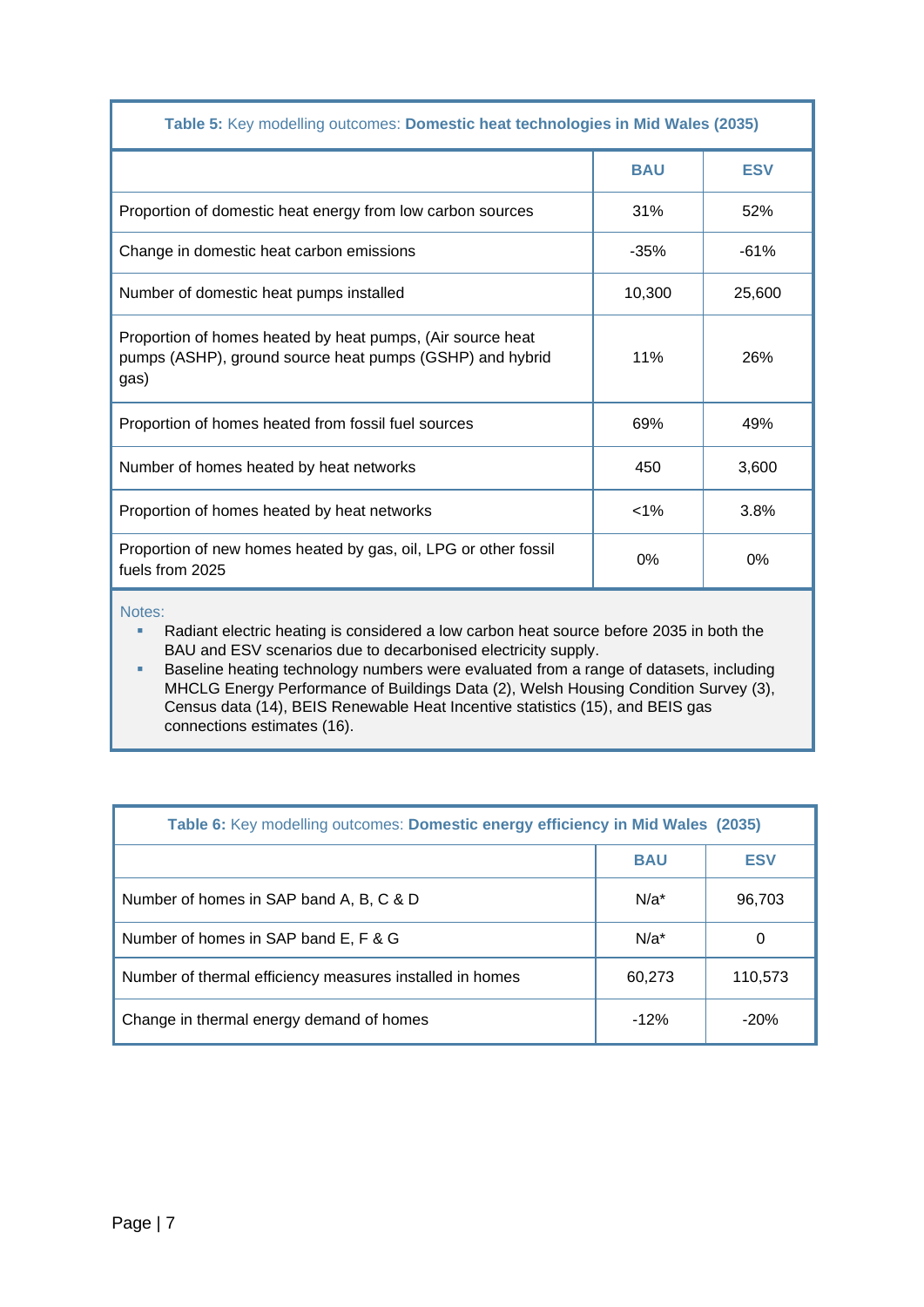#### Notes:

- \*Not projected; SAP band (or Energy Performance Certificate (EPC)) ratings are illustrative only. Thermal energy demand of homes is the key thermal variable. The key modelling variable with regards to domestic energy efficiency is the gross thermal energy demand of homes.
- The number of thermal energy efficiency measures installed in homes in the BAU and ESV is estimated by reviewing efficiency recommendations and their resulting energy savings published on EPC certificates.

| <b>Table 7: Key modelling outcomes:</b><br><b>Domestic electricity consumption (non-heat) in Mid Wales (2035)</b> |        |        |  |  |
|-------------------------------------------------------------------------------------------------------------------|--------|--------|--|--|
| <b>ESV</b><br><b>BAU</b>                                                                                          |        |        |  |  |
| Change in domestic non-heating emissions                                                                          | $-73%$ | $-80%$ |  |  |
| Change in electric cooking energy                                                                                 | 50%    | 120%   |  |  |
| Change in appliance energy consumption                                                                            | -5%    | $-20%$ |  |  |
|                                                                                                                   |        |        |  |  |

- **·** Non-heating domestic energy consumption predominantly comprises of appliances, gas cooking and electric cooking. Projections on appliance and cooking consumption are derived from the National Grid Future Energy Scenarios (27).
- While the home charging of electric vehicles (EVs) could be categorised as a domestic energy consumption, it is modelled and accounted for in the transport section.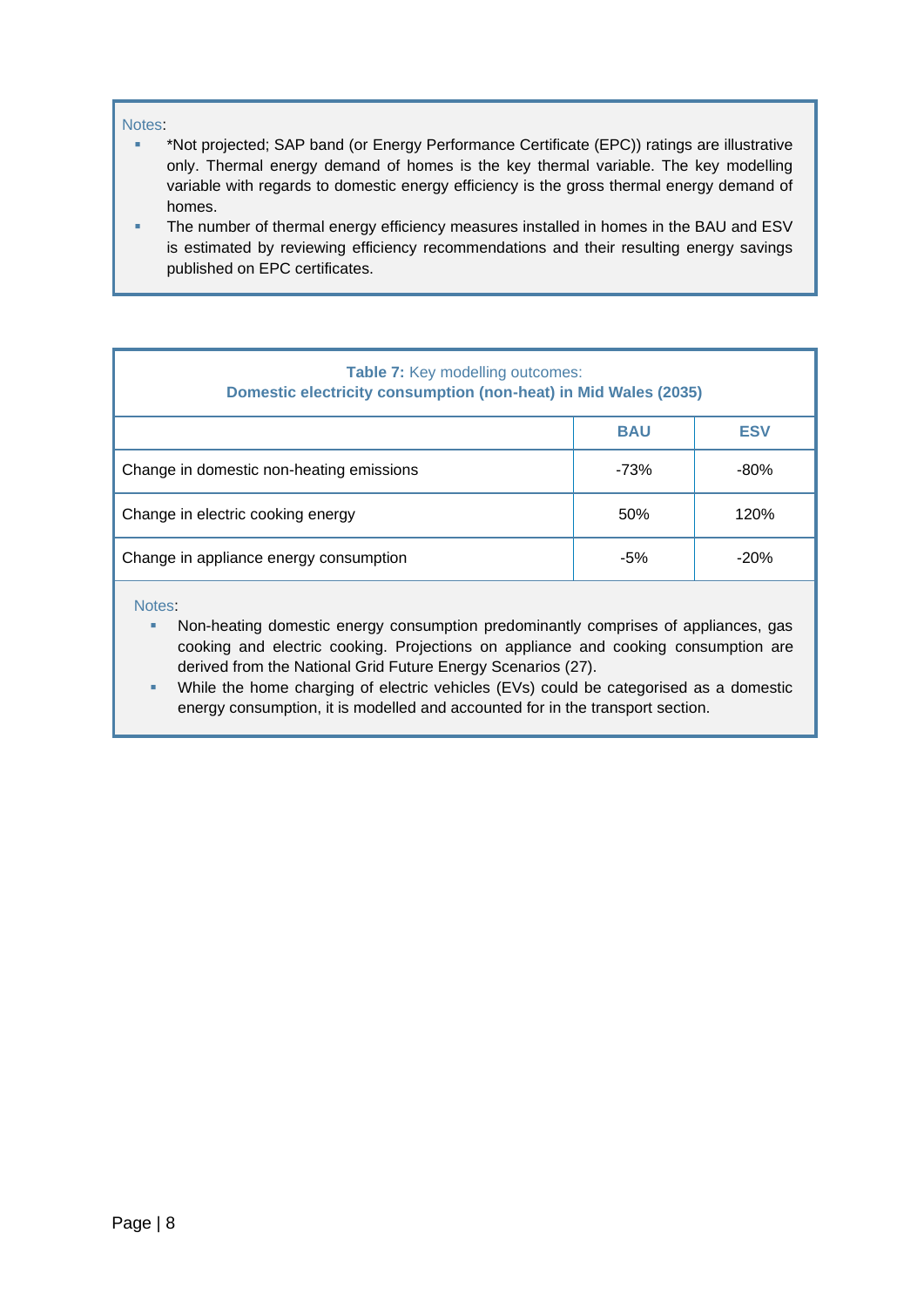### <span id="page-8-0"></span>**2.2 Commercial and industrial energy consumption**

| <b>Table 8:</b> Key modelling assumptions:<br>Commercial and industrial (C&I) energy consumption in Mid Wales (2035) |        |        |    |  |
|----------------------------------------------------------------------------------------------------------------------|--------|--------|----|--|
| <b>ESV</b><br><b>BAU</b><br><b>Sources</b>                                                                           |        |        |    |  |
| Estimated change in coal energy consumption                                                                          | $-15%$ | $-29%$ | 29 |  |
| Estimated change in petroleum energy consumption                                                                     | $-15%$ | $-36%$ | 29 |  |
| Estimated change in gas energy consumption                                                                           | $-3%$  | $-22%$ | 27 |  |
| Estimated change in electricity energy consumption                                                                   | $-2%$  | 3%     | 27 |  |

#### Notes:

- Without more local data evidence, change in coal and petroleum energy consumption within the scope of the commercial and industrial sector is modelled on CCC's Central scenario for the Fifth Carbon Budget (29). This is an area that can be built on with local studies.
- **Estimated electricity and gas energy consumption projections are unique to the region,** but modelled on an accelerated trend seen in the ESO FES scenarios (27).

| <b>Table 9: Key modelling outcomes:</b><br>Commercial and industrial (C&I) energy consumption in Mid Wales (2035) |        |        |  |  |
|-------------------------------------------------------------------------------------------------------------------|--------|--------|--|--|
| <b>BAU</b><br><b>ESV</b>                                                                                          |        |        |  |  |
| Change in energy consumption                                                                                      | $-7%$  | $-23%$ |  |  |
| Percentage of total C&I emission reduction that results from<br>electricity consumption                           | 81%    | 49%    |  |  |
| Percentage of C&I decarbonisation that arises from reducing the<br>electricity carbon factor                      | $-39%$ | $-51%$ |  |  |

Notes: The BAU scenario has a higher percentage of emission reductions that result from electricity consumption since emission reductions from other fuels are minimal.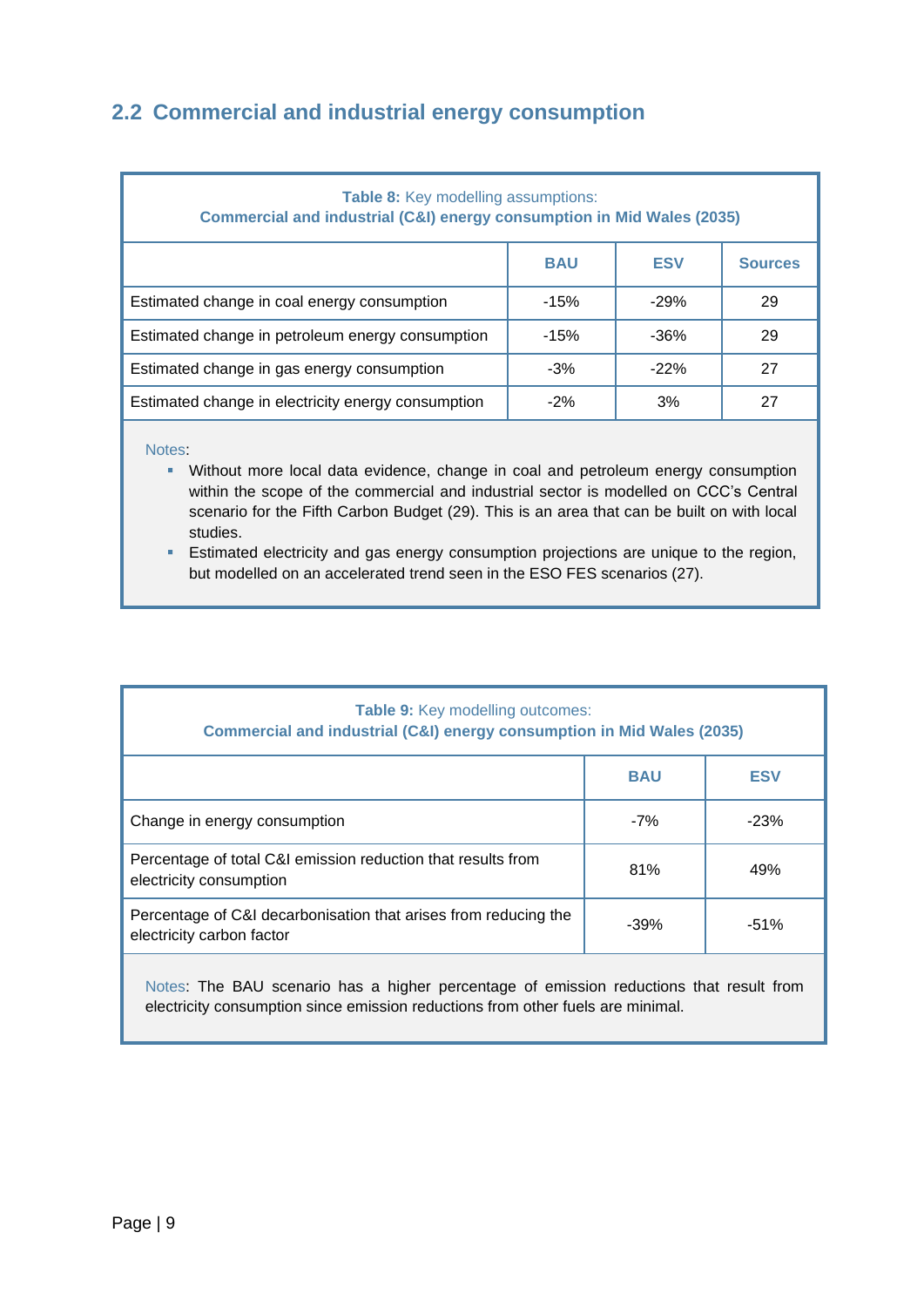### <span id="page-9-0"></span>**2.3 Road transport**

| Table 10: Key modelling assumptions: Electric vehicle efficiency |      |      |                                  |
|------------------------------------------------------------------|------|------|----------------------------------|
|                                                                  | 2017 | 2035 | <b>Source</b>                    |
| Electric buses & coaches (well to wheel, miles/kWh)              | 0.59 | 0.83 | Calculated,<br>based on<br>19-20 |
| Electric cars (well to wheel, miles/kWh)                         | 2.9  | 4.08 | 22                               |
| Electric heavy goods vehicles (well to wheel,<br>miles/kWh)      | 0.43 | 0.61 | Calculated,<br>based on<br>19-20 |
| Electric light goods vehicles (well to wheel,<br>miles/kWh)      | 1.92 | 2.70 | 22                               |
| Electric motorbikes (well to wheel, miles/kWh)                   | 4.02 | 5.66 | Calculated,<br>based on<br>19-20 |

- **Efficiency assumptions are consistent across both the BAU and ESV scenarios**
- Calculated figures are based on a combination of published manufacturer efficiencies and fuel consumption calculations (Sources 19 and 20).
- **·** The efficiency figures above include vehicle efficiency, in addition to charger efficiency.
- Vehicle usage and behaviour insights were gained from the UKPN Recharge the Future (23) and WPD Electric Nation (24) EV charging trials.

| Table 11: Key modelling outcomes: Road transport in Mid Wales (2035)                       |                          |        |  |
|--------------------------------------------------------------------------------------------|--------------------------|--------|--|
|                                                                                            | <b>BAU</b><br><b>ESV</b> |        |  |
| Change in private vehicle mileage assumption                                               | $0\%$                    | $-20%$ |  |
| Number of pure electric vehicles<br>(incl. cars, motorcycles, LGVs, HGVs, buses & coaches) | 29,665                   | 85,924 |  |
| Proportion of all vehicles that are electric                                               | <b>20%</b>               | 61%    |  |
| Change in road transport emissions                                                         | $-22%$                   | -54%   |  |
| Proportion of cars that are pure electric                                                  | 23%                      | 73%    |  |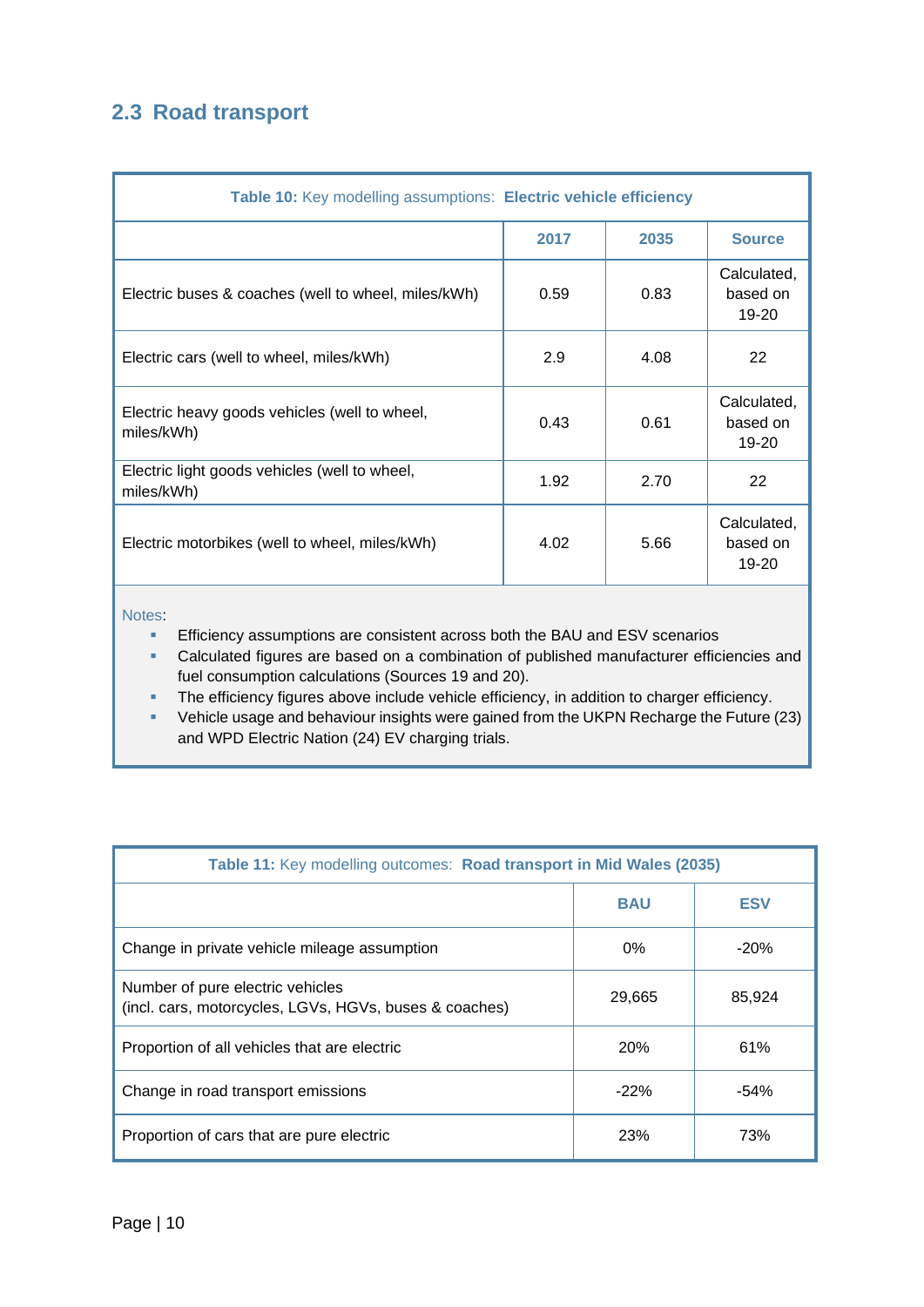- The 20% reduction in private vehicle mileage target was agreed with stakeholders at the region's consultation workshops.
- Baseline vehicle numbers were evaluated from a range of DfT vehicle licencing statistics and related datasets (19-21) and SMMT vehicle registration statistics (26).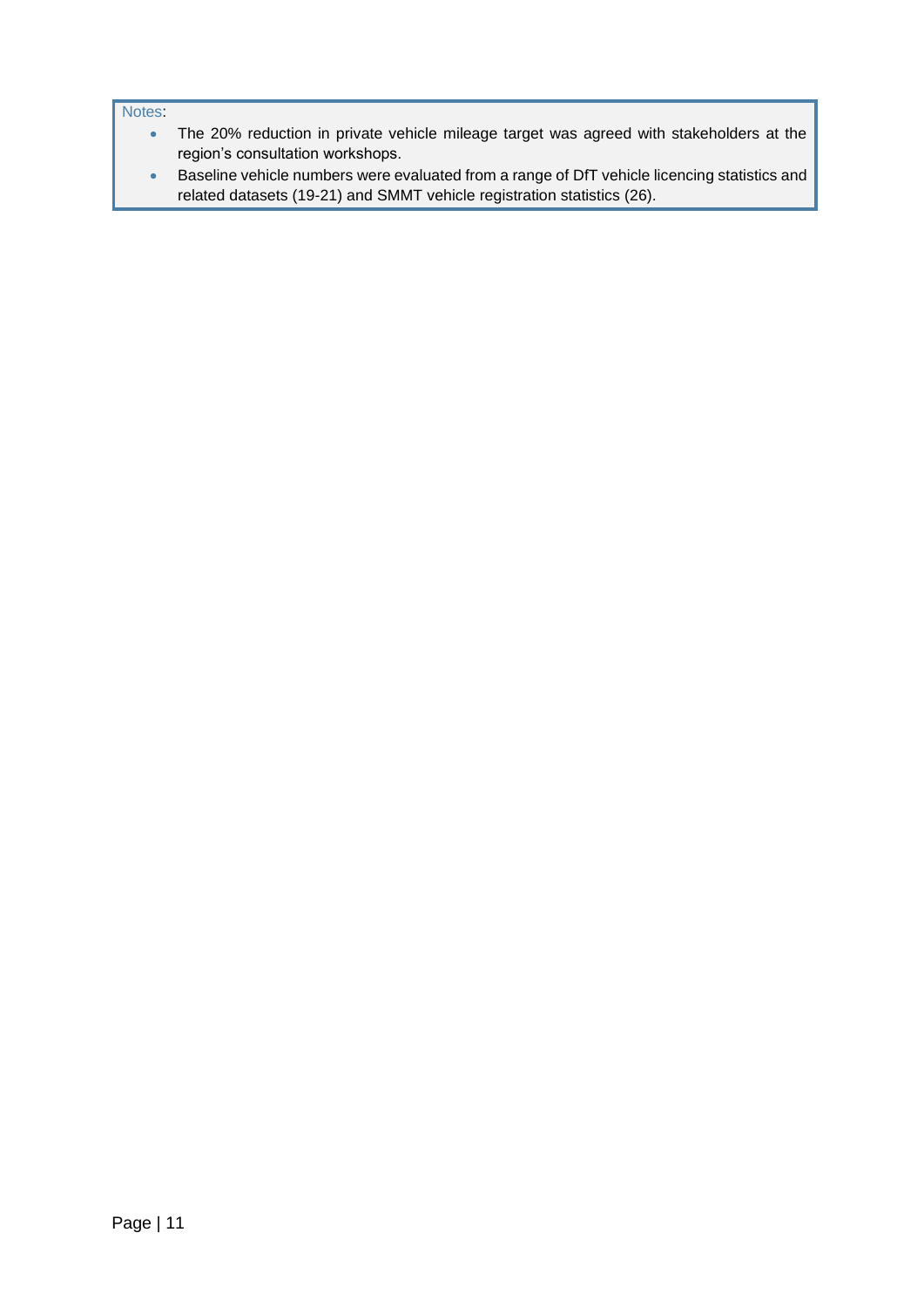### <span id="page-11-0"></span>**2.4 Electricity generation**

| Table 12: Key modelling assumptions: Renewable electricity load factors (2035) |                    |               |  |
|--------------------------------------------------------------------------------|--------------------|---------------|--|
|                                                                                | <b>BAU and ESV</b> | <b>Source</b> |  |
| Anaerobic digestion                                                            | 66%                |               |  |
| Biomass electricity and CHP                                                    | 66%                |               |  |
| Hydropower (large-scale)                                                       | 20%                |               |  |
| Hydropower (small-scale)                                                       | 32%                |               |  |
| Landfill gas                                                                   | 47%                |               |  |
| Offshore wind                                                                  | 33%                |               |  |
| Onshore wind                                                                   | 27%                | $30 - 31$     |  |
| Sewage gas                                                                     | 40%                |               |  |
| Solar PV                                                                       | 11%                |               |  |
| <b>Nuclear</b>                                                                 | 91%                |               |  |
| <b>Energy from Waste</b>                                                       | 66%                |               |  |
| Tidal stream                                                                   | 40%                |               |  |
| Wave                                                                           | 50%                |               |  |
| Tidal lagoon                                                                   | 19%                |               |  |

Notes:

- Where possible, a 5 year average load factor has been calculated from DUKES load factors (30) and BEIS renewable generation data (31) to represent an average load factor.
- Renewable electricity average load factors were calculated in 2019 and may have changed in the interim period.

| Table 13: Key modelling outcomes: Electricity generation in Mid Wales (2035)                                              |                           |                           |               |  |  |
|---------------------------------------------------------------------------------------------------------------------------|---------------------------|---------------------------|---------------|--|--|
|                                                                                                                           | <b>BAU</b>                | <b>ESV</b>                | <b>Source</b> |  |  |
| Proportion of electricity demand met by local low<br>carbon electricity generation<br>(including electric vehicle demand) | 170%                      | 200%                      | n/a           |  |  |
| Electricity carbon intensity                                                                                              | 62 grams<br>$CO2$ per kWh | 30 grams<br>$CO2$ per kWh | 27            |  |  |
| New renewable electricity capacity                                                                                        | 465MW                     | 704 MW                    | n/a           |  |  |
|                                                                                                                           |                           |                           |               |  |  |

- See "Box 3: A note on grid carbon factors" in the Mid Wales energy strategy for more information on electricity grid carbon factors.
- Baseline electricity capacity figures were primarily evaluated from the Welsh Government's Energy Generation in Wales 2019 report (9). Additional data and more granular insights were gained from a variety of sources (4-8, 10-13).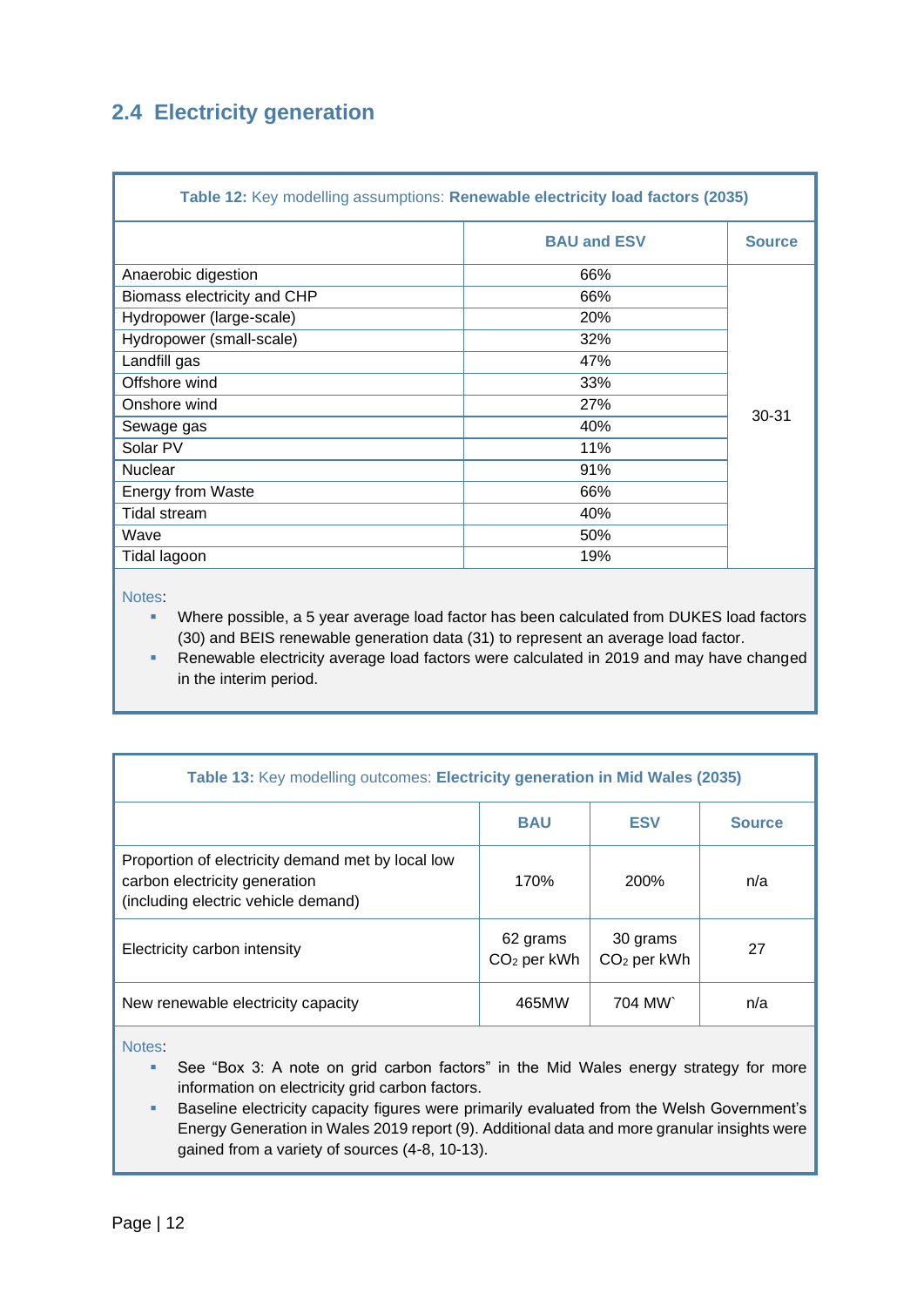## <span id="page-12-0"></span>**3. Data sources and references**

| <b>Source</b>  | <b>Reference</b>                                                                                                                                                      | <b>Category</b>           |
|----------------|-----------------------------------------------------------------------------------------------------------------------------------------------------------------------|---------------------------|
| $\mathbf 1$    | BEIS, 2018. Sub-national energy consumption statistics                                                                                                                | Energy system<br>baseline |
| $\overline{2}$ | MHCLG, 2018. Energy Performance of Buildings Data:<br><b>England and Wales</b>                                                                                        | Energy system<br>baseline |
| 3              | Welsh Government, 2018. Housing Condition Survey                                                                                                                      | Energy system<br>baseline |
| 4              | BEIS, 2019. Feed-in Tariff Quarterly Reports                                                                                                                          | Energy system<br>baseline |
| 5              | BEIS, 2019. Renewable Heat Incentive statistics                                                                                                                       | Energy system<br>baseline |
| 6              | BEIS, August 2018. Renewable Energy Planning Database                                                                                                                 | Energy system<br>baseline |
| $\overline{7}$ | Ofgem, 2019. ROC Register Public Reports                                                                                                                              | Energy system<br>baseline |
| 8              | Ofgem, 2019. REGO Register Public Reports                                                                                                                             | Energy system<br>baseline |
| 9              | Welsh Government, 2019. Energy Generation in Wales                                                                                                                    | Energy system<br>baseline |
| 10             | Western Power Distribution, 2019. System Wide Resource<br>Register connection offer data                                                                              | Energy system<br>baseline |
| 11             | EMR Delivery Body, 2018. Capacity Market registers                                                                                                                    | Energy system<br>baseline |
| 12             | Carbon Trust, December 2018. Future potential for offshore<br>wind in Wales                                                                                           | Energy system<br>baseline |
| 13             | National Grid ESO, TEC register                                                                                                                                       | Energy system<br>baseline |
| 14             | Office for National Statistics, 2011. Census data                                                                                                                     | Energy system<br>baseline |
| 15             | Ofgem, 2019. Renewable Heat Incentive<br>Freedom<br>of<br>Information Request for project information.                                                                | Energy system<br>baseline |
| 16             | BEIS, December 2019. LSOA estimates of properties not<br>connected to the gas network                                                                                 | Energy system<br>baseline |
| 17             | Regen, Wales and West Utilities, January 2019. Regional Future<br><b>Energy Scenarios for Gas</b>                                                                     | Energy system<br>baseline |
| 18             | Regen, 2019-2020. Net Zero South Wales 2050                                                                                                                           | Energy system<br>baseline |
| 19             | Department for Transport Vehicle, December 2018. Licensing<br>statistics: Tables VEH0132b, VEH0132c, VEH0132, VEH0130,<br>VEH0105, VEH0101, TRA8902, VEH0124, VEH0150 | Energy system<br>baseline |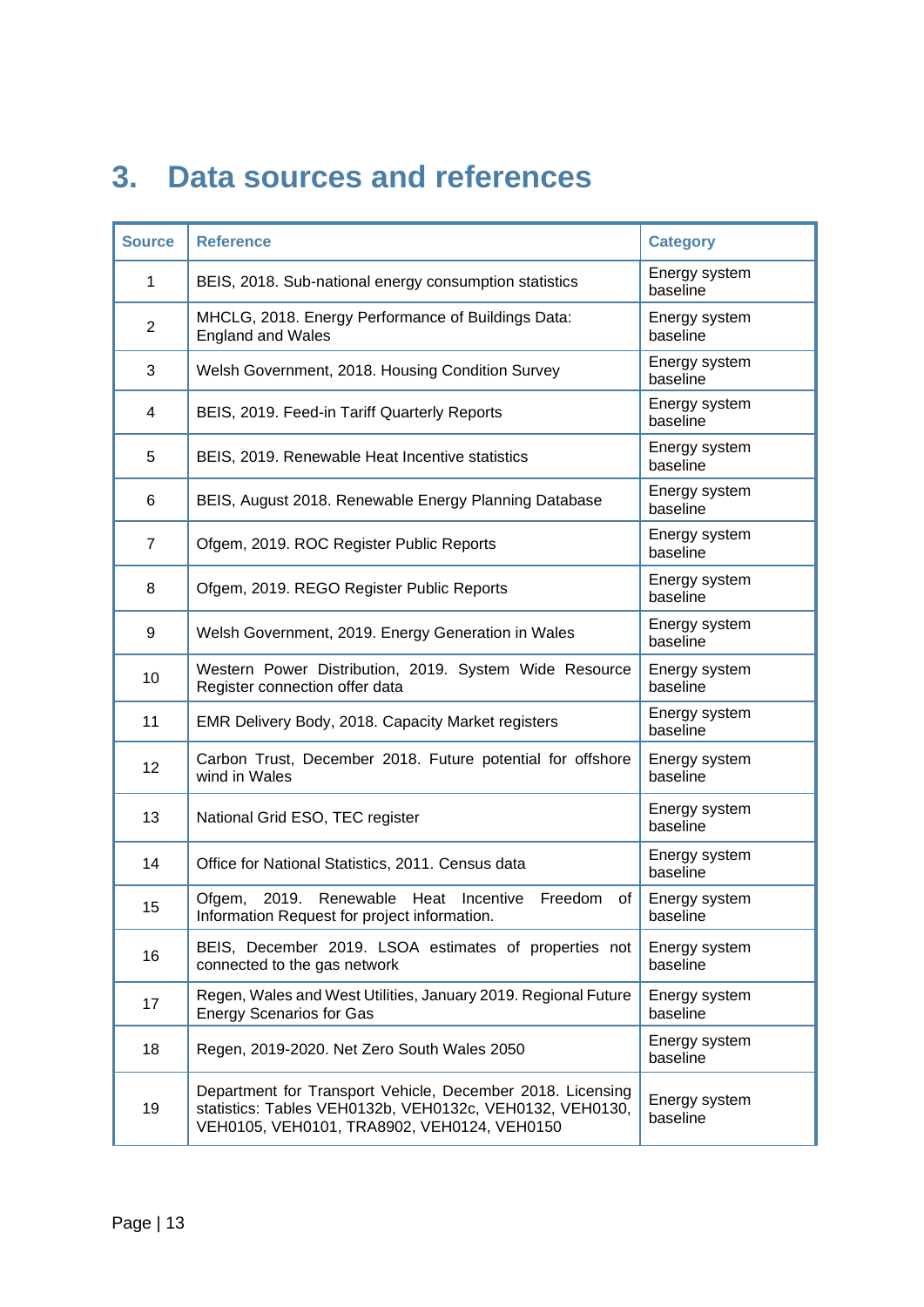| 20 | Department for Transport, July 2013. Vehicle mileage and<br>occupancy         | Energy system<br>baseline     |
|----|-------------------------------------------------------------------------------|-------------------------------|
| 21 | Department for Transport, October 2019. Bus statistics                        | Energy system<br>baseline     |
| 22 | WhatCar, February 2020. Fuel economy research                                 | Energy system<br>baseline     |
| 23 | UK Power Networks, May 2019. Recharger the Future                             | Energy system<br>baseline     |
| 24 | Western Power Networks, 2018. Electric Nation charging data                   | Energy system<br>baseline     |
| 25 | Department for Transport, November 2018. TAG Data Book                        | Energy system<br>baseline     |
| 26 | SMMT, 2019. EV and AFV registrations                                          | Energy system<br>baseline     |
| 27 | National Grid ESO, 2019. Future Energy Scenarios                              | Energy modelling<br>scenarios |
| 28 | Welsh Government, 2017. Household projections for Wales                       | Housing projections           |
| 29 | CCC, 2015. Sectoral scenarios for the Fifth Carbon Budget                     | Energy modelling<br>scenarios |
| 30 | Dukes, 2019. Load factors for renewable electricity generation<br>(DUKES 6.5) | <b>Generation estimates</b>   |
| 31 | BEIS, 2019. Renewable electricity by local authority, 2014 to<br>2019         | <b>Generation estimates</b>   |
| 32 | BEIS, 2018. Greenhouse gas reporting: conversion factors<br>2018.             | <b>Emission estimates</b>     |
| 33 | DEFRA, 2018. GHG conversion factors                                           | <b>Emission estimates</b>     |
| 34 | BEIS, 2019. Sub-national total final energy consumption data.                 | <b>Emission baseline</b>      |